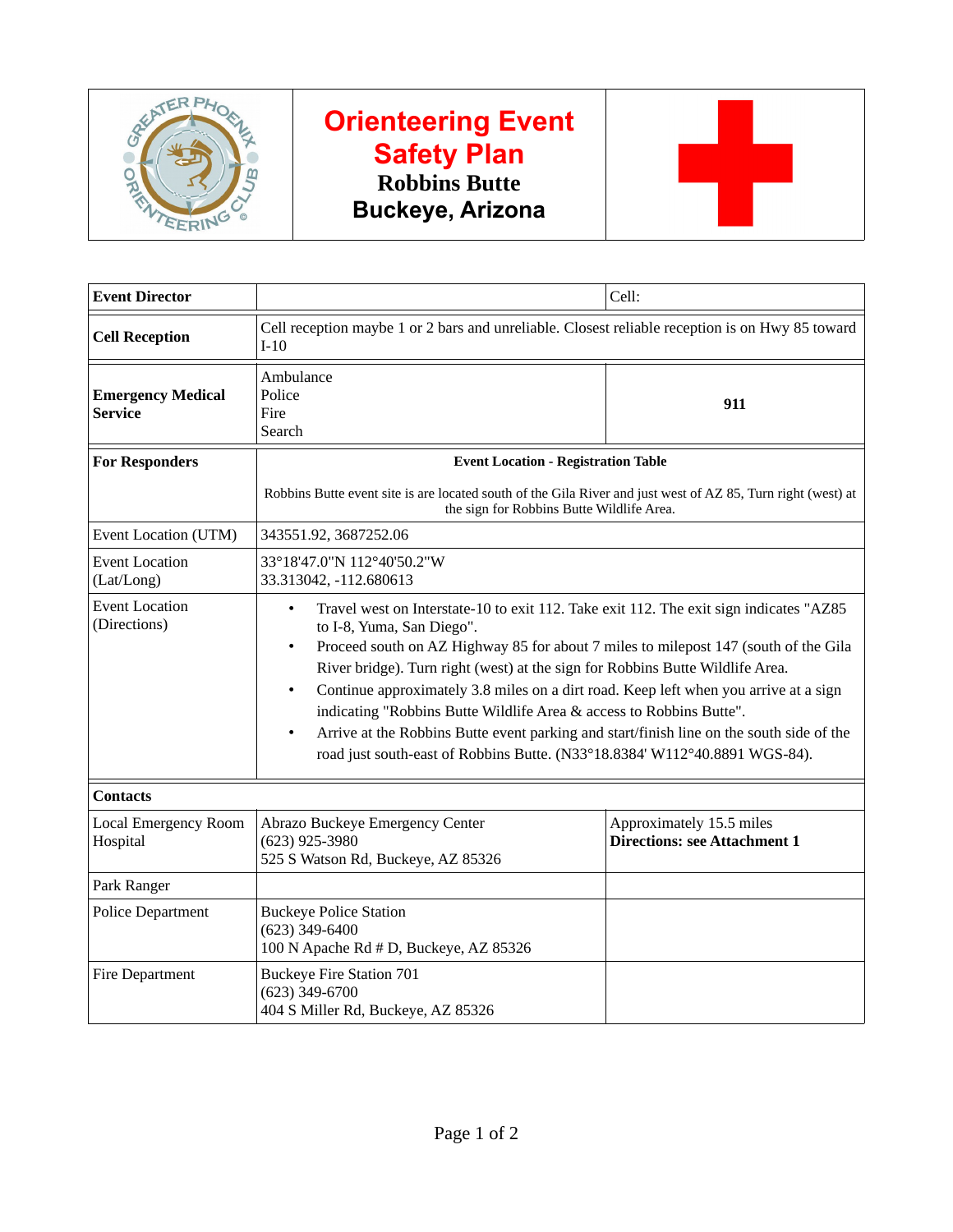

# **Orienteering Event Safety Plan Robbins Butte Buckeye, Arizona**



**Attachment 1 Map to Local Emergency Hospital**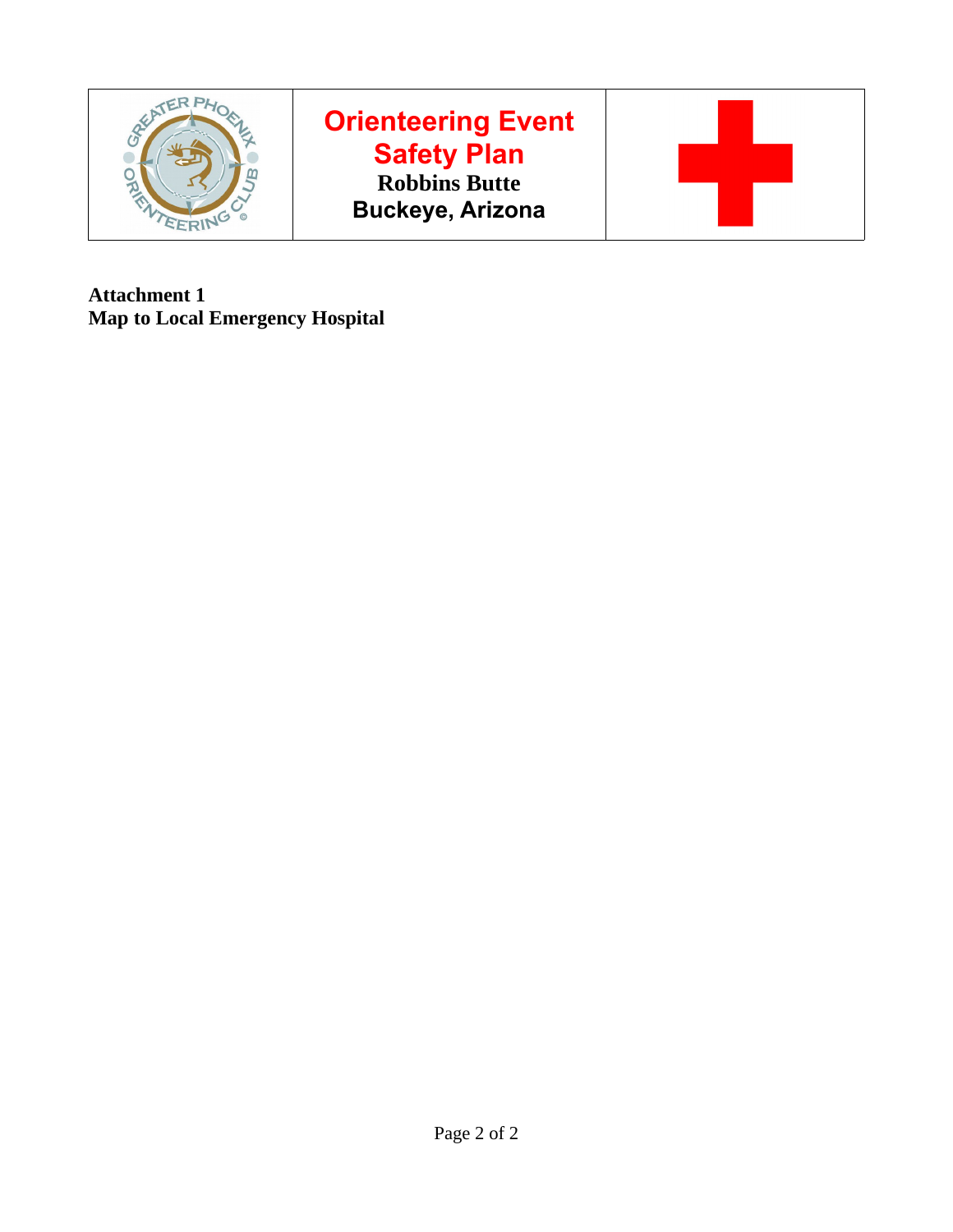## Google Maps





Map data ©2019 Google 2 mi L

## Unnamed Road

Buckeye, AZ 85326

#### Take W Robbins Butte Game Rd to AZ-85 N/Phoenix Bypass Rte

|  |                                           | 13 min (3.6 mi)   |
|--|-------------------------------------------|-------------------|
|  | 1. Head east                              |                   |
|  | 2. Keep left                              | 0.5 <sub>mi</sub> |
|  | 3. Continue onto W Robbins Butte Game Rd  | $0.4$ mi          |
|  | 4. Continue straight                      | 0.8 <sub>mi</sub> |
|  | 5. Turn left onto W Robbins Butte Game Rd | 1.5 <sub>mi</sub> |
|  | 6. Continue onto Narramore Rd             | $0.4$ mi          |
|  |                                           | 253 ft            |

Follow AZ-85 N/Phoenix Bypass Rte and I-10 E to S Watson